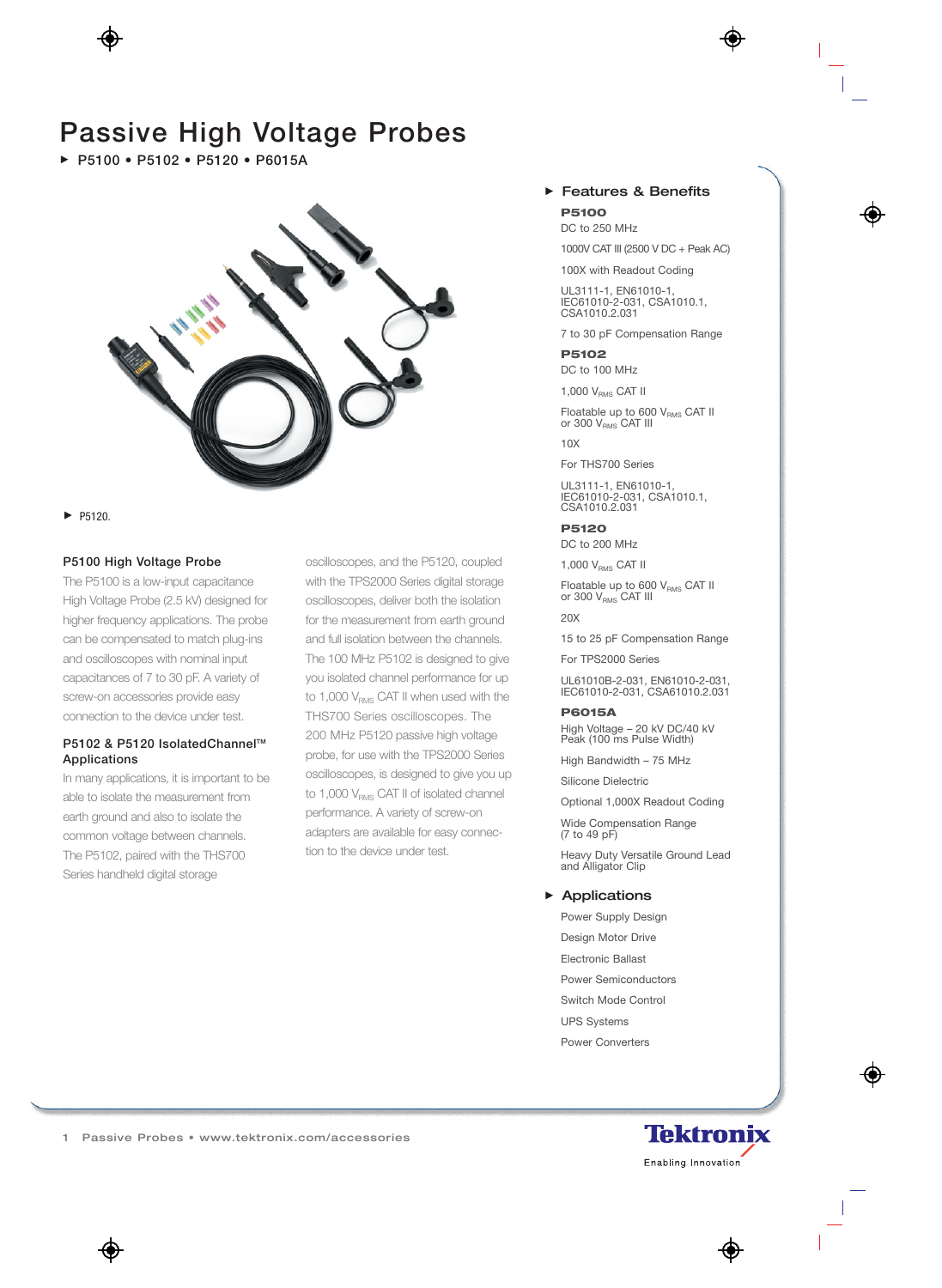# **Passive High Voltage Probes**

**P5100 • P5102 • P5120 • P6015A**

#### **P6015A High Voltage Probe**

For heavy-duty, high-performance measurements of voltages over 2.5 kV, the P6015A is the industry standard. You can measure DC voltages up to 20 kV<sub>RMS</sub> and pulses up to 40 kV (peak, 100 ms duration). The 75 MHz bandwidth enables you to capture fast, high-voltage signals. The P6015A uses an environmentally safe silicone compound for a dielectric and never needs refilling. Other features

include a 7 to 49 pF compensation range, a small compensation box that fits on adjacent amplifier inputs and a readout option for use with most Tektronix digital scopes. With the readout option, displayed voltage amplitude values will be the actual signal value rather than understated by a factor of 1,000.

**Note:** Using the readout version with other than Tektronix digital scopes may result in an erroneous readout display.



▶ P6015A.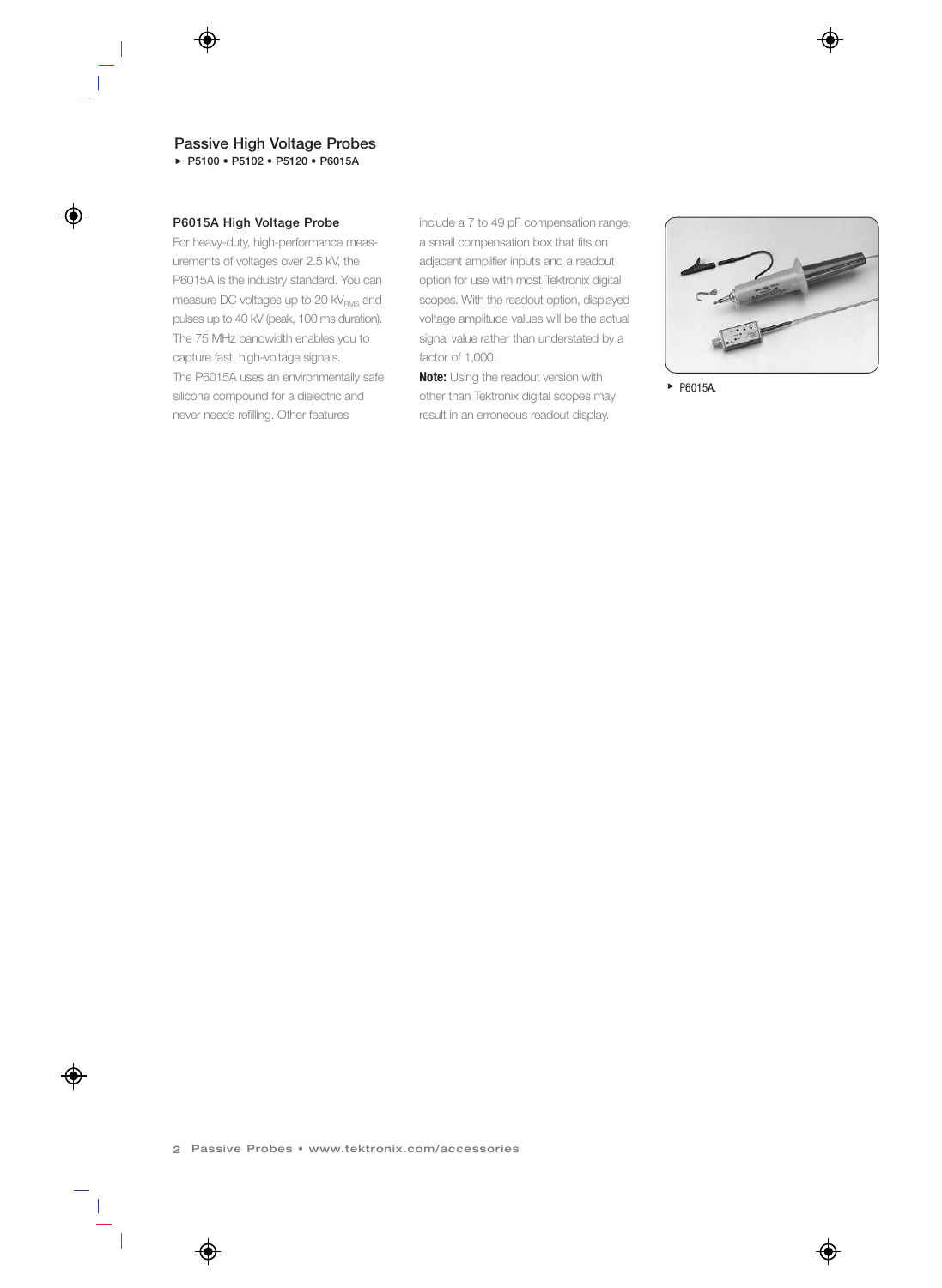# **Characteristics**

### **P5100/P5102/P5120/P6015A**

| Probe             | Nominal<br>Length | Attenuation | <b>Bandwidth</b> | Rise time<br>(typical) | Loading                          | Max.<br>Input V<br>DC or RMS                | Max.<br>Float V                                          | Comp.<br>Range<br>in $pF$ | Readout   |
|-------------------|-------------------|-------------|------------------|------------------------|----------------------------------|---------------------------------------------|----------------------------------------------------------|---------------------------|-----------|
| P5100             | $10$ ft.          | 100X        | <b>250 MHz</b>   | $1.75$ ns              | $10 \text{ M}\Omega/$<br>2.75 pF | $2.5$ kV (DC +<br>Pk AC) 1,000 V<br>CAT III | N/A                                                      | 7 to 30                   | Yes       |
| P5102             | 2 <sub>m</sub>    | 10X         | <b>100 MHz</b>   | $3.5$ ns               | $5 M\Omega$<br>11.2 $pF$         | 1,000V <sub>RMS</sub><br>Cat II             | 600 V <sub>RMS</sub><br>CAT II                           | 24 to 28                  | <b>No</b> |
| P5120             | 3 <sub>m</sub>    | 20X         | <b>200 MHz</b>   | $2.2$ ns               | $5 M\Omega$<br>11.2 $pF$         | 1,000V <sub>RMS</sub><br>CAT II             | 600 V <sub>RMS</sub><br>CAT II,<br>300 $V_{RMS}$ CAT III | 15 to 25                  | <b>No</b> |
| P6015A            | 10 ft.            | 1000X       | 75 MHz           | $4.0$ ns               | $100$ M $\Omega/$<br>3 pF        | 20 kV                                       | N/A                                                      | 7 to 49                   | <b>No</b> |
| P6015A<br>Opt. 1R | $10$ ft.          | 1000X       | 75 MHz           | $4.0$ ns               | $100$ M $\Omega/$<br>3 pF        | 20 kV                                       | N/A                                                      | 7 to 49                   | Yes       |
| P6015A<br>Opt. 25 | 25 ft.            | 1000X       | 25 MHz           | 14 <sub>ns</sub>       | $100$ M $\Omega/$<br>4 pF        | 20 kV                                       | N/A                                                      | 7 to 49                   | <b>No</b> |
| P6015A<br>Opt. 2R | $25$ ft.          | 1000X       | 25 MHz           | 14 <sub>ns</sub>       | $100$ M $\Omega/$<br>4 pF        | 20 kV                                       | N/A                                                      | 7 to 49                   | Yes       |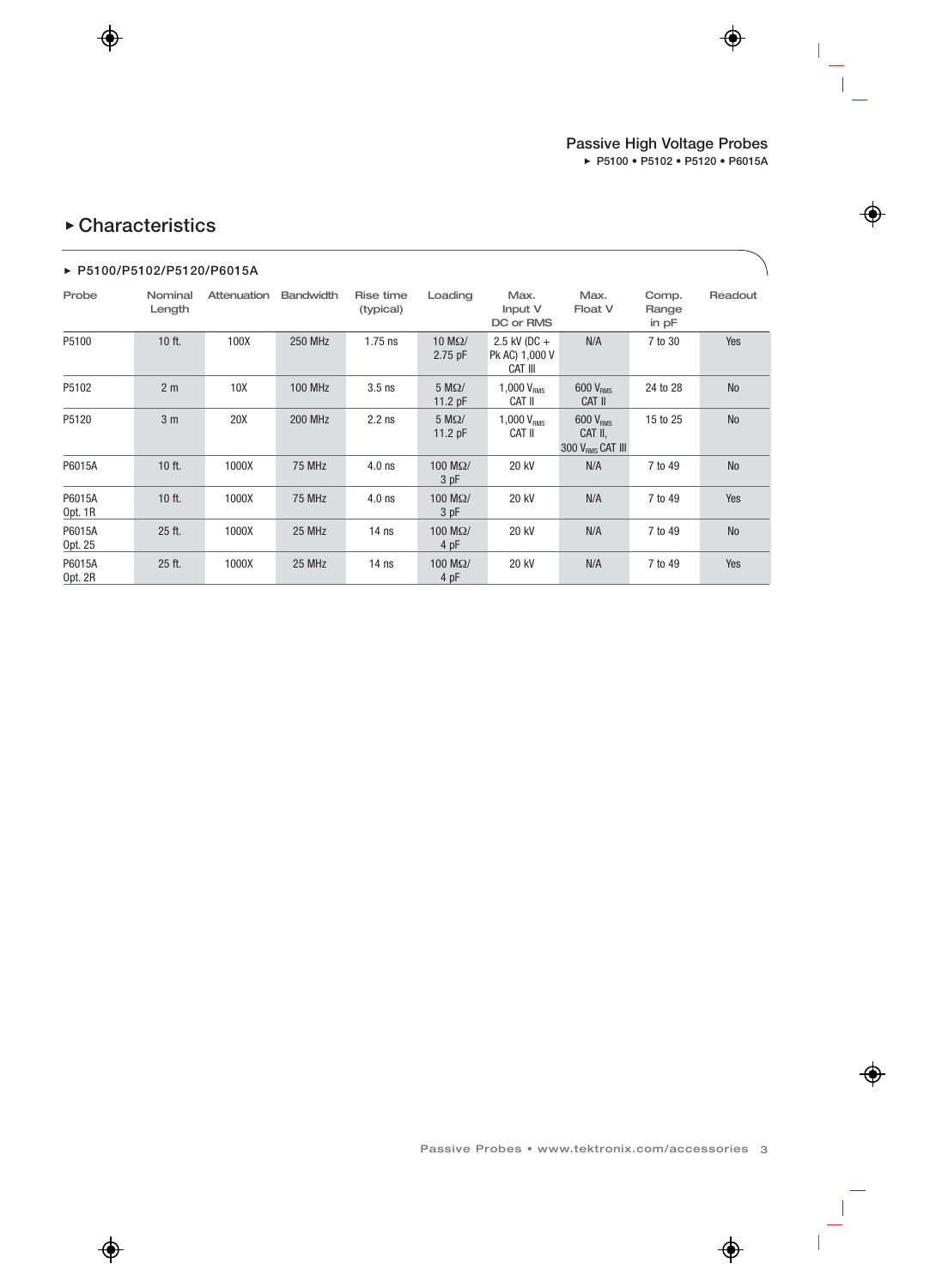#### **Passive High Voltage Probes**

**P5100 • P5102 • P5120 • P6015A**

# **Ordering Information**

#### **P5100**

100X, 10 ft. High Voltage Probe.

Includes: Cable markers set, 1 each crocodile clip, 1 each adjustment tool, 1 each hooktip (small), 1 each hooktip (large), 1 each 18-inch ground lead, 1 each 6-inch ground lead, instruction manual (070-8151-04).

#### **Recommended Accessories**

Probe Tip to BNC Adapter – Order 013-0291-00.

0.080 in. Diameter Spring Tip – Order 206-0060-00.

#### **P5102**

10X, High Voltage Probe for THS700 Series.

Includes: Large retractable hook tip, small retractable hook tip, 6-inch common lead, 18-inch common lead, large crocodile clip, colored cable markers, adjustment tool, instruction manual (070-9294-00).

#### **P5120**

20X, High Voltage Probe for TPS2000 Series.

Includes: Large retractable hook tip, small retractable hook tip, 6-inch common lead, 18-inch common lead, large crocodile clip, colored cable markers, adjustment tool, instruction manual (071-1463-00).

#### **P6015A**

1,000X, 10-foot High Voltage Probe.

Includes: Hook probe tip (206-0463-00); banana plug tip (134-0016-00); crocodile clip – plugs onto ground lead (344-0461-00); ground lead (196-3363-00); carrying case (016-1147-00); instruction manual (070-8223-04).

Opt.  $1R - 10$  ft. with readout.

Opt.  $25 - 25$  ft. without readout.

Opt.  $2R - 25$  ft. with readout.

#### **Service (P6015 only)**

Opt. C3 - Calibration Service 3 Years. Opt. C5 - Calibration Service 5 Years. Opt. D1 - Calibration Data Report. Opt. D3 - Calibration Data Report 3 Years

(with Option C3). **Opt. D5 – Calibration Data Report 5 Years** (with Option C5).

Opt. R3 - Repair Service 3 Years.

Opt. R5 - Repair Service 5 Years.

#### **ASEAN / Australasia / Pakistan** (65) 6356 3900 **Austria** +43 2236 8092 262 **Belgium** +32 (2) 715 89 70 **Brazil & South America** 55 (11) 3741-8360 **Canada** 1 (800) 661-5625

Contact Tektronix:

**Central Europe & Greece** +43 2236 8092 301

**Denmark** +45 44 850 700

**Finland** +358 (9) 4783 400 **France & North Africa** +33 (0) 1 69 86 80 34

**Germany** +49 (221) 94 77 400

**Hong Kong** (852) 2585-6688

**India** (91) 80-22275577

**Italy** +39 (02) 25086 1

**Japan** 81 (3) 6714-3010

**Mexico, Central America & Caribbean** 52 (55) 56666-333

**The Netherlands** +31 (0) 23 569 5555 **Norway** +47 22 07 07 00

**People's Republic of China** 86 (10) 6235 1230

**Poland** +48 (0) 22 521 53 40

**Republic of Korea** 82 (2) 528-5299

**Russia, CIS & The Baltics** +358 (9) 4783 400

**South Africa** +27 11 254 8360

**Spain** +34 (91) 372 6055

**Sweden** +46 8 477 6503/4

**Taiwan** 886 (2) 2722-9622

**United Kingdom & Eire** +44 (0) 1344 392400 **USA** 1 (800) 426-2200

**USA** (Export Sales) 1 (503) 627-1916

For other areas contact Tektronix, Inc. at: 1 (503) 627-7111 Last Update March 01, 2004

Our most up-to-date product information is available at: www.tektronix.com

Product(s) are manufactured in ISO registered facilities.



Copyright © 2004, Tektronix, Inc. All rights reserved. Tektronix products are covered by U.S. and foreign patents, issued and pending. Information in this publication supersedes that in all previously published material. Specification and price change privileges reserved. TEKTRONIX and TEK are registered trademarks of Tektronix, Inc. All other trade names referenced are the service marks, trademarks or registered trademarks of their respective companies.

07/04 HB/WOW 56W-10262-2